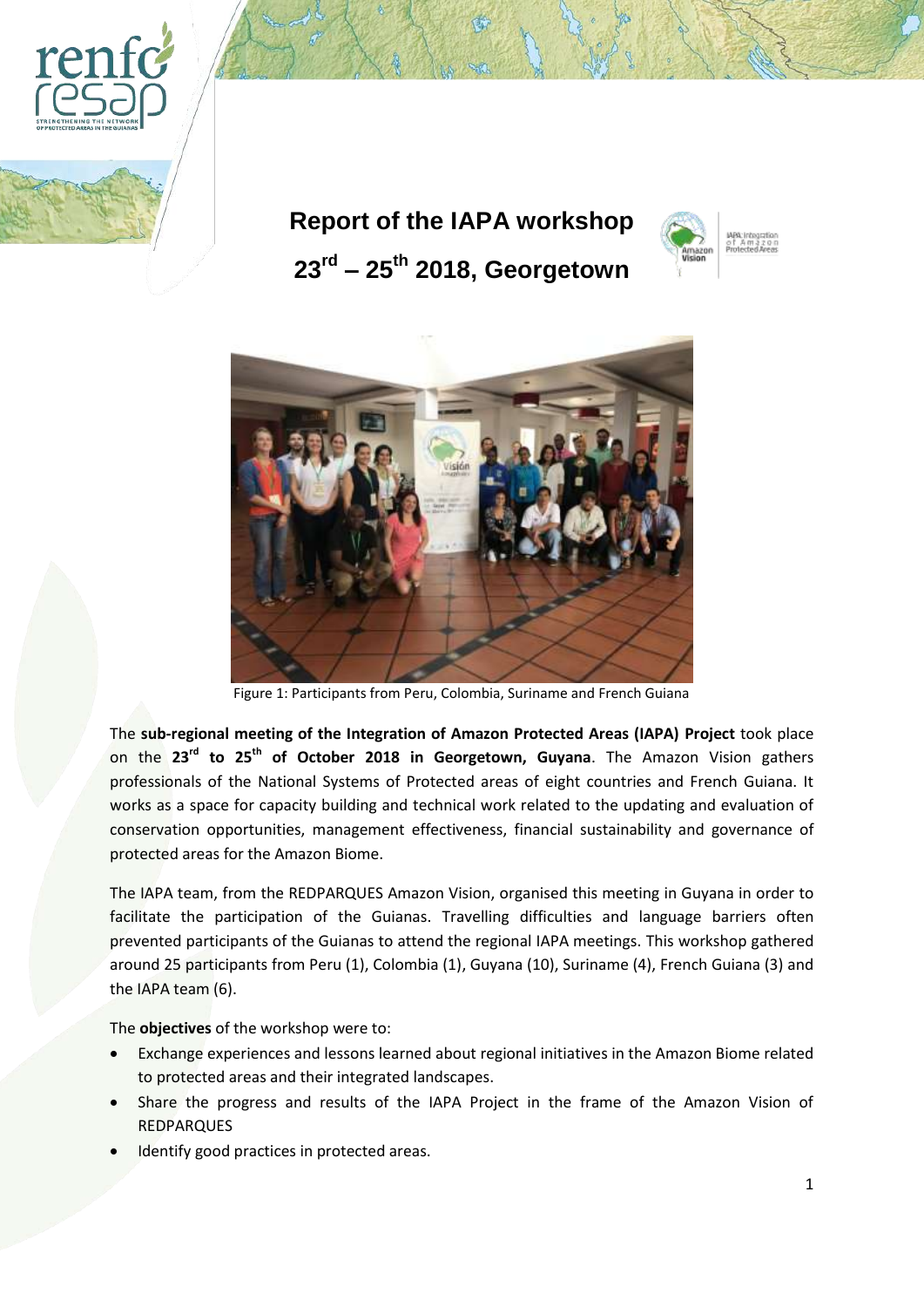

The opening presentations all addressed the importance of the Amazon Biome and the need for cross-border and multi-sectorial approach to tackle the various issues threatening its integrity. The Guiana Shield Facility and RENFORESAP project were also presented as sub regional initiatives. The presentations were followed by a working session on the identification of possible synergies between these regional initiatives, ongoing national projects and the Amazon Vision strategic plan. For this session, participants were divided into 3 groups with a representative of each country in each group. This enabled everyone to have a global vision on the common actions of each country and initiatives. A detailed feedback from the IAPA team is expected on this session.

As for the "Conservation Opportunities" session, it consisted of a presentation of the threats and vulnerability of the Amazon Biome followed by conservation measures. Recommendations were also made such as including climate change and resilience criteria for the planning and management of protected areas systems in future conservation policies and strengthening the connectivity between new and existing protected areas. The first day ended with a presentation of the Aïchi target 11 for the biome and for the 3 countries. The methodology to assess each country's fulfilment (quantitatively and qualitatively) was presented. A feedback is also awaited from the IAPA team who compiled each country's information on the assessment of the Aïchi Target 11.

The session on Aïchi Target 11 ended on the second day, followed by a session of the description of the Management effectiveness protocol which aims at having a common language to analyse the regional impact of conservation and a common thinking for the Amazon Biome. The generic indicators are: governance, climate change, socio-environmental impact evaluation, management strategies and protected areas' conservation objective achievements. An example of its application is available via the following link[: http://arcg.is/1KPCzC](http://arcg.is/1KPCzC)

A discussion panel also took place where representatives of each country had to answer 3 questions on lessons learned and challenges in landscape approach regarding governance, landuse planning, co-management agreements, sectorial approach and capacity development. The outcome is as follows:

- **1. What are the main challenges working at the cross-border landscape level?**
- Documents being in different languages
- Border problems: no real agreement on official borders
- 



Difficulties with visas and official documents Figure 2: Representatives of each country to the discussion panel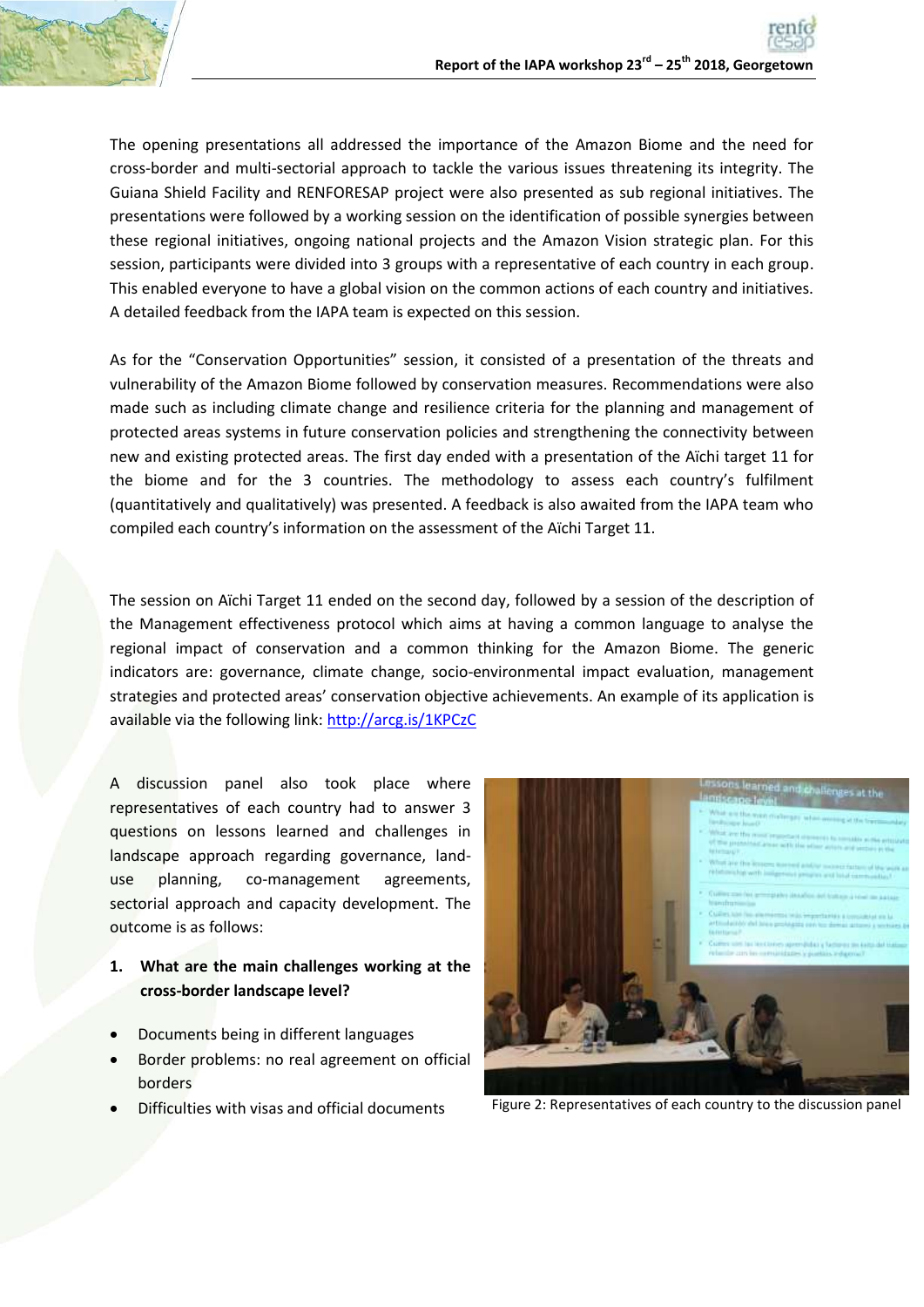

- It takes a lot of time for working with all communities in all countries until finally reaching a MoU after a lot of years
- There are different committees and consultative bodies adding to the other difficulties
- There is a need to strengthen capacity building
- There are different visions of land planning
- In remote area (if trans-boundary PA): difficulties to travel to these areas and to find resources persons for collaborations
- Financial challenges

## **2. What are the most important elements to consider in the articulation of the protected areas with the other actors and sectors in the territory?**

- Each country has its own procedures
- The economic benefits of Protected Areas are not the same for all countries
- There should be a sense of permanency in the institution that operates in the region
- More awareness is needed on the meaning of protected areas
- There should be more high level management committees with all relevant stakeholders including indigenous communities, more technical exchanges and an increase in building relationships with all the agencies involved.
- Optimise the efforts among agencies and boost synergies if agencies are working on the same activities (joint implementations).
- There should be a clear definition of what is traditional use and commercial use

## **3. What are the lessons learned and/or success factors of the work and relationship with indigenous and local communities?**

- Guyana: There is a need for consensus with initial discussions with communities before deciding on a representative from the community.
- Suriname: There is a consultation committee with the district commissioner
- French Guiana: There is a consultation process at the beginning
- Colombia: There is a permanency at the regional level with the team working with the communities (multi-sectorial approach). There is a signed agreement between the team and the community which stays in the event of a change of staff or team.
- Peru: There is sharing of the consultations and sessions of interactions.